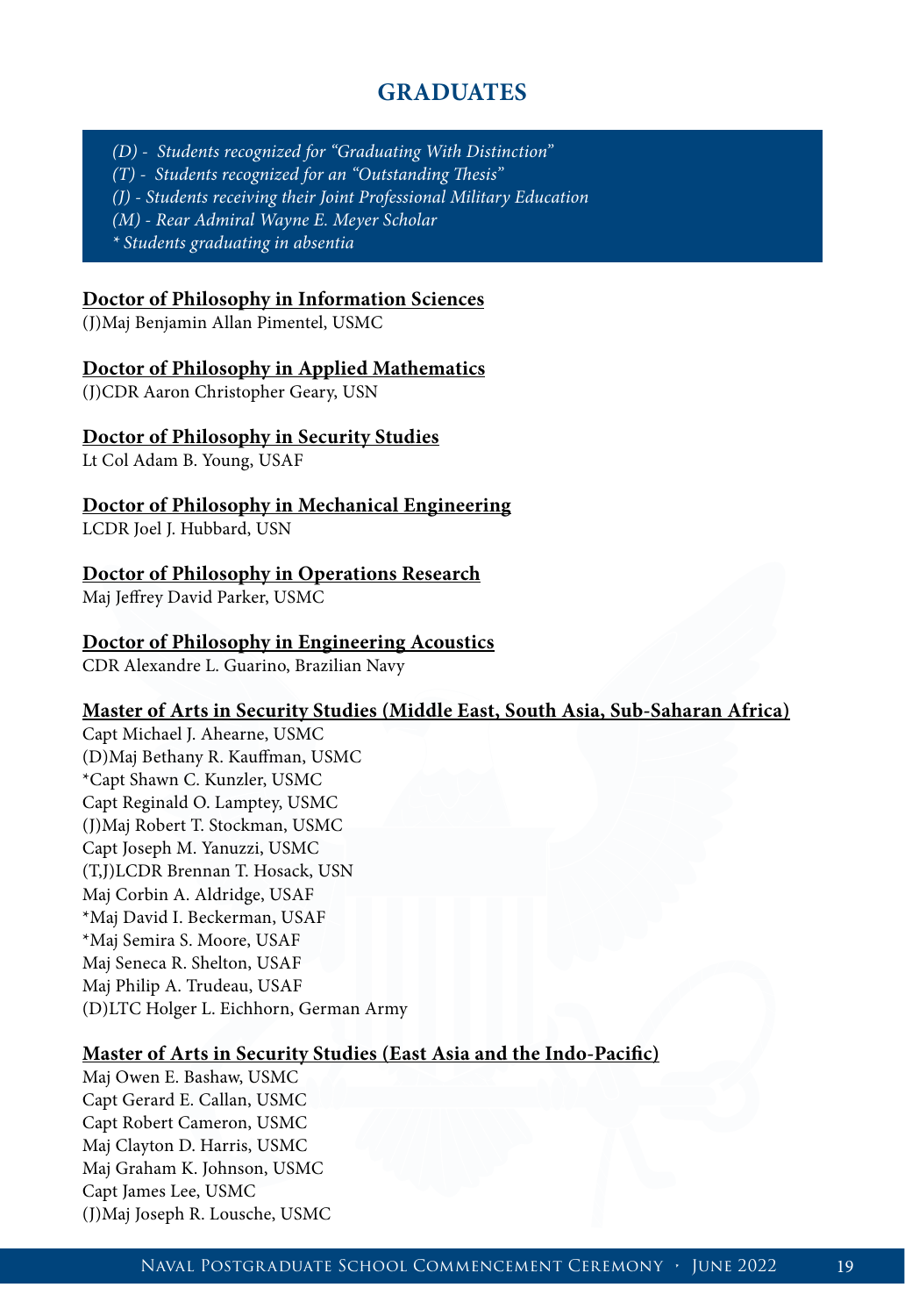(J)Maj Michael T. Valdez, USMC (J)LT Jonathan H. Crockett, USN LCDR Winston A. Massey, USN Maj Robina Gibson, USAF (T)LTC (General Staff Officer) Kristof K. J. Trier, German Army

## **Master of Arts in Security Studies (Western Hemisphere)**

Maj Josiah P. Rawlings, USAF Maj Simeon K. Signor, USAF Lt Col Birgit Karle, German Air Force

## **Master of Arts in Security Studies (Europe and Eurasia)**

(J)Capt Gabriel A. Benjamin, USMC (J)Maj Thomas W. Hathaway, USMC (J)LT Melissa M. Kopilow, USN (D,J)LT Gabrielle M. Negus, USN

# **Master of Arts in Security Studies (Homeland Security and Defense)**

(T)ENS Sarah R. Clark, USN (J)LT Vanessa Prado, USN

# **Master of Arts in Security Studies (Combating Terrorism: Policy and Strategy)**

COL Vincent Arnold O. Dy, Philippine Army

## **Master of Science in Electrical Engineering**

(D)ENS Matthew Edward Alese, USN (J)LT Brandy A. Allain, USN \*(D,M) Capt Benjamin I. Branson, USMC (D,T,J)LT Ethan Bryant Foster, USN ENS Nathaniel J. O'Neal, USN (J)LT Zachary W. Putman, USN \*LT Christina Robinson, USN (M)LT Lucas E. Woods, USN

# **Master of Engineering (Electrical Engineering)**

Mr. Terrence Eugene Speaks, Department of Defense

#### **Master of Science in Applied Mathematics**

CPT James Q. Sherrell, USA ENS Brendan Russell Gloyd, USN ENS Elana B. Kozak, USN \*CDR Timothy Philip James, USN ENS Philip B. Smith, USN

#### **Master of Science in Meteorology and Physical Oceanography**

LCDR Jason Christopher Dahl, USN (T)LCDR Elias de Castro Nadaf, Brazilian Navy (J)LCDR Miguel A. Green, USN (J)LCDR Joel David Carlton Harding, USN (J)LCDR Shunika Sharay Johnson, USN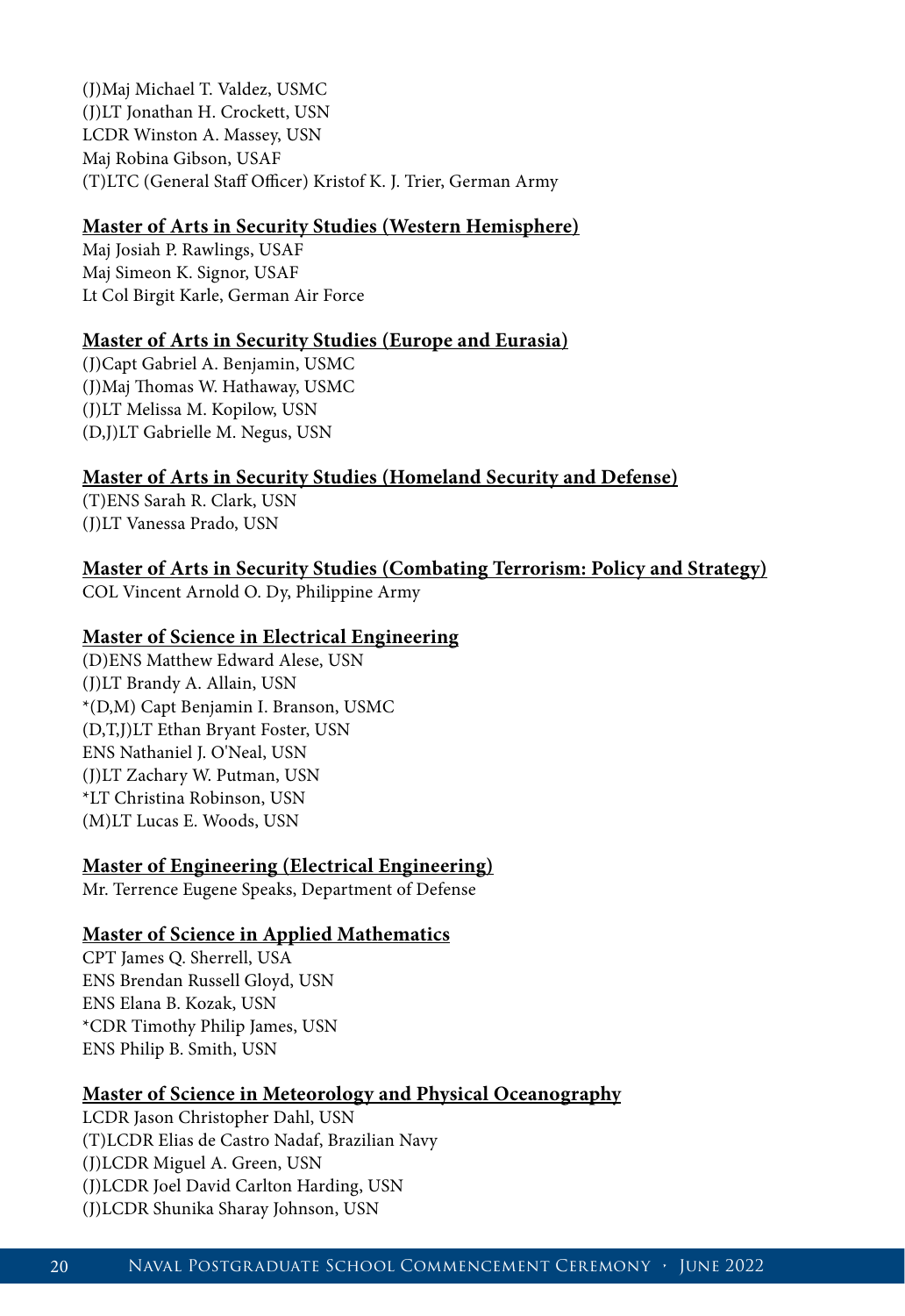LCDR Monica Lucia Killoran, USN (J)LCDR Alexander Joseph Lehman, USN (J)LCDR Emily Motz, USN (J)LCDR Alaina Marie Ramsaur, USN

## **Master of Science in Applied Physics**

(T,J)Maj Liam P. O'Lone, USMC (J)LT Patrick Anthony Celestine, USN LT Keith L. Gibson, USN LCDR David John Hatch, USN (M)LT David James Heckman, USN (M,J)LT Lewis Jackson Jerrils, USN LT Christian Neal, USN (J)LT Weston Patrick, USN (M,J)LT Matthew David Searight, USN (T)ENS Ionatan Alexander Soule, USN

## **Master of Science in Aerospace Engineering**

ENS Jonathan Patrick Dyer, USN ENS Garrett B. Hamilton, USN ENS Emerson I. Pratt, USN ENS Alexander K. Richmond, USN ENS Benjamen W. Schierman, USN (T)ENS Kyler A. Ward, USN ENS Matthew Blake Jones, USN ENS Matthew H. Pinney, USN

## **Master of Science in Astronautical Engineering**

ENS Jonathan Beck, USN ENS John C. Gale, USN (T)ENS Raven Heath, USN ENS Bradley R. Stephens, USN LT Nathan Douglas Stuffle, USN (T)ENS Raymond Turner, USN ENS Christopher M. Vincent, USN

#### **Master of Science in Mechanical Engineering**

(T)LT Chris Anderson, USN ENS Justin Michael Budan, USN LT Zachary Alexander Ceroli, USN (J)LT Timothy J. Howarth II, USN LT Kahra Kelty, USN (D)LT William Calhoun Kimberl V, USN (T,J)LT David M. Magno, USN (J)LT Jacob Magnusson, USN ENS Sarah M. Nguyen, USN ENS Matthew Christopher Peshek, USN (T)ENS Samuel P. Rice, USN ENS Andrew Thomas Vesey Waldron, USN Mr. Christopher S. Clay, Naval Postgraduate School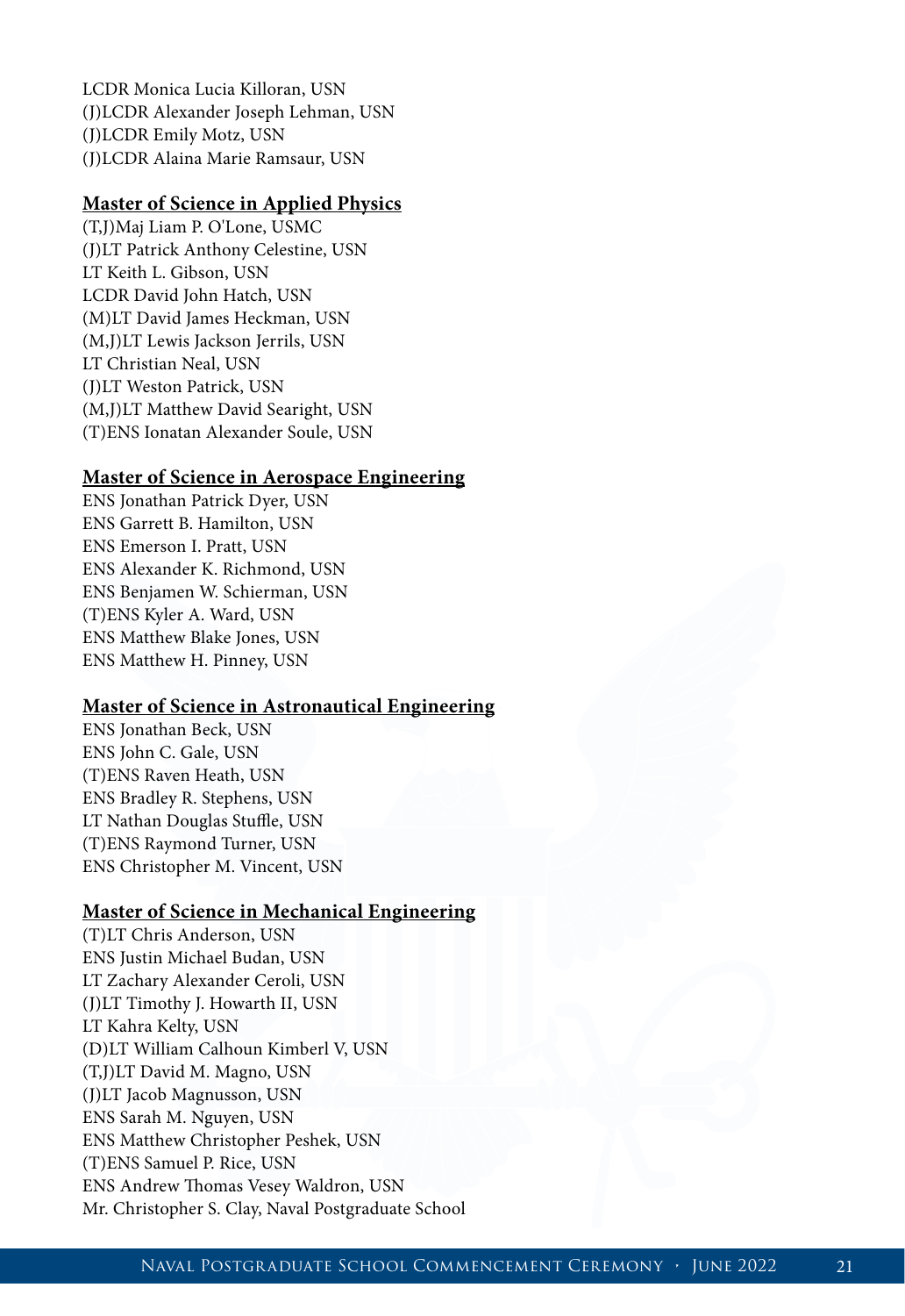## **Master of Science in Space Systems Operations**

Capt Steven P. Bourdow II, USMC Capt Sokhemalayar Chau, USMC (J)CAPT Fernando Lopez, USMC Capt Amber D. Luke, USMC (T,J)Maj Liam P. O'Lone, USMC (T)Maj Isaac S. Williams, USMC (M,J)LT Marcus James Antonellis, USN (J)LT Dylan Andrew Bonitz, USN (D,T,J)LT Tiara Lynn Dienes, USN (J)LCDR Ryan M. Edem, USN (J)LCDR Brian J. Kuzara, USN LCDR Bryan Paul Lay, USN (J)LTJG Christopher T. Mears, USN \*(J)LCDR Joseph Reed Miller, USN (J)LT Andrew J. Reich, USN (M,J)LT Levi Rosa, USN (J)LT Nathan Douglas Stuffle, USN

## **Master of Science in Systems Engineering**

(T)CPT Mehmet Bahadir, USA LT James M. Dubyoski, USN (D)MAJ Daniel W. Varley, USA \*(J)LT Jeremy J. Brown, USN CDR Nathan D. Walker, USN \*Mr. Andrew David Graham, Naval Air Warfare \*Mr. Jonathan Schweichler, Department of the Navy Mr. Muhammad Shahnaz Anwar, Naval Air Warfare Center \*Ms. Rachel Badalyan, Naval Undersea Warfare Center \*Mr. Luis Rubén Gonzalez-Velazquez, Naval Undersea Warfare Center \*Mrs. Rachel Joy Meyen-Faria, Naval Undersea Warfare Center \*Mr. Matthew Russell Murphy, Naval Sea Systems Command Headquarters Mr. Michael Wesley Nixt, Naval Air Systems Command \*Mr. Bradley Petersen, Naval Undersea Warfare Center \*Mr. Vanny Prak, Department of the Navy \*Mr. Raafay Ahmed Qureshi, Army Combat Capabilities Development Command Data Analysis Center \*Mr. Jor-El Sanchez, Naval Air Warfare Center Aircraft Division

## **Master of Science in Systems Engineering Analysis**

(J)LT Nicholas Charles Coker, USN (J)LT Alyson Groff, USN (J)LT Joshua Ryan Schultz, USN (M,J)LT William Russell Sunda III, USN

## **Master of Science in Systems Engineering Management**

(J)MAJ Leonardo J. Abreu, USA (J)MAJ Nathanael Brewer Achor, USA (J)MAJ Scott Andrew Drake, USA (J)MAJ Courtney N. Franks, USA (J)MAJ Andre K. Gatlin, USA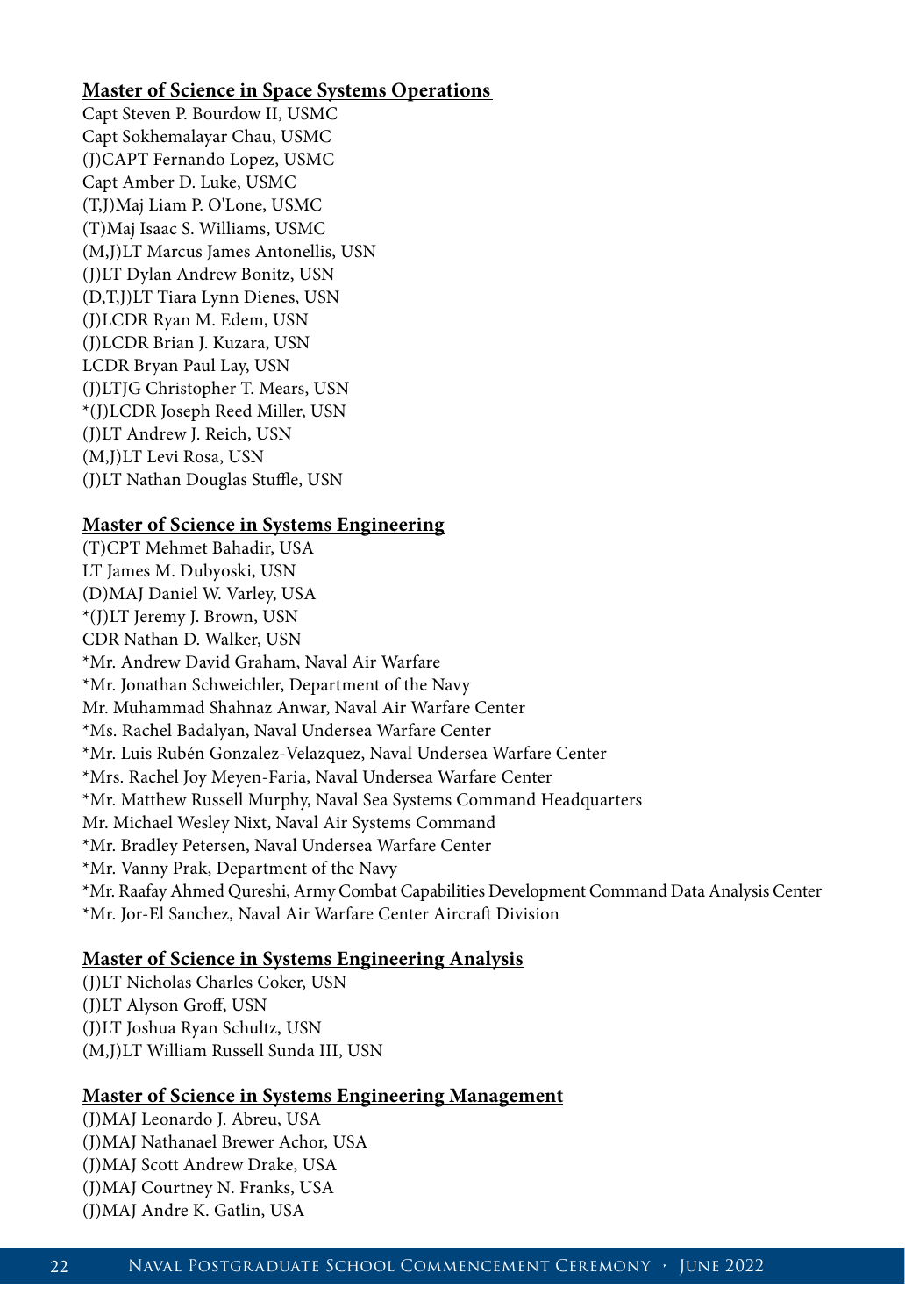(J)CPT William Nicholas Gillogly, USA (J)MAJ John A. Girton, USA (J)MAJ Randall P. Groller, USA (J)MAJ Bryan Harrison, USA (J)CPT Mary K. Lord, USA (J)MAJ Mathew B. Miller, USA (J)MAJ David A. Ray, USA (J)MAJ Calvin W. Taylor III, USA \*(J)MAJ Rodolfo A. Zelada, Jr., USA \*Mr. Aiden Thomas Keene, Naval Undersea Warfare Center (D)Mr. Alvaro A. Vasquez II, Marine Corps Tactical Systems Support Activity Ms. Lara Yaroszewski, Naval Undersea Warfare Center

#### **Master of Science in Engineering Science**

(J)LT Luke Robert Baden, USN (J)LT Michael Henry Dimitrievski, USN (J)LCDR Justin Timothy Mitchell, USN (J)LCDR Eben Roland Moore, USN (J)LT Preston Carl Musgrave, USN

## **Master of Science in Computer Science**

(J)Capt Joseph Thomas Meier, USMC (T,J)LT Ryan Benito, USN \*(J)LT Eric Robert Chamberlin, USN (J)LT Samuel Floyd Deck, USN (T)ENS Blake Alexander Hayden, USN (J)LT Andre Leon, USN (J)LT JaMerra Shireese Turner, USN

#### **Master of Science in Modeling, Virtual Environments, and Simulation**

Capt Alexander Dale Fisher, USMC (T)Capt Joshua Mak Keeven, USMC (T)Capt Jacob Matthew Leckie, USMC Capt Justin Ray Palomares McNeely, USMC (D)Maj Brian Thomas Pugh, USMC Capt Matthew John Robinson, USMC \*CPT Justin James Frank, USA LTC John Raleigh Morris, USA MAJ Kurt Nicholas Reynolds, USA

#### **Master of Science in Cyber Systems and Operations**

(J)LT Christopher John Britt, USN (D,T,J)LCDR Michael Ryan Lidestri, USN \*ENS Jonah Taichi Ong, USN (J)LT Zachary Alan Poindexter, USN ENS Alexander Seiha Tum, USN

#### **Master of Science in Information Technology Management**

(D,T)Maj Andrew Christopher Barton, USMC (M)Capt Andrew David Benton, USMC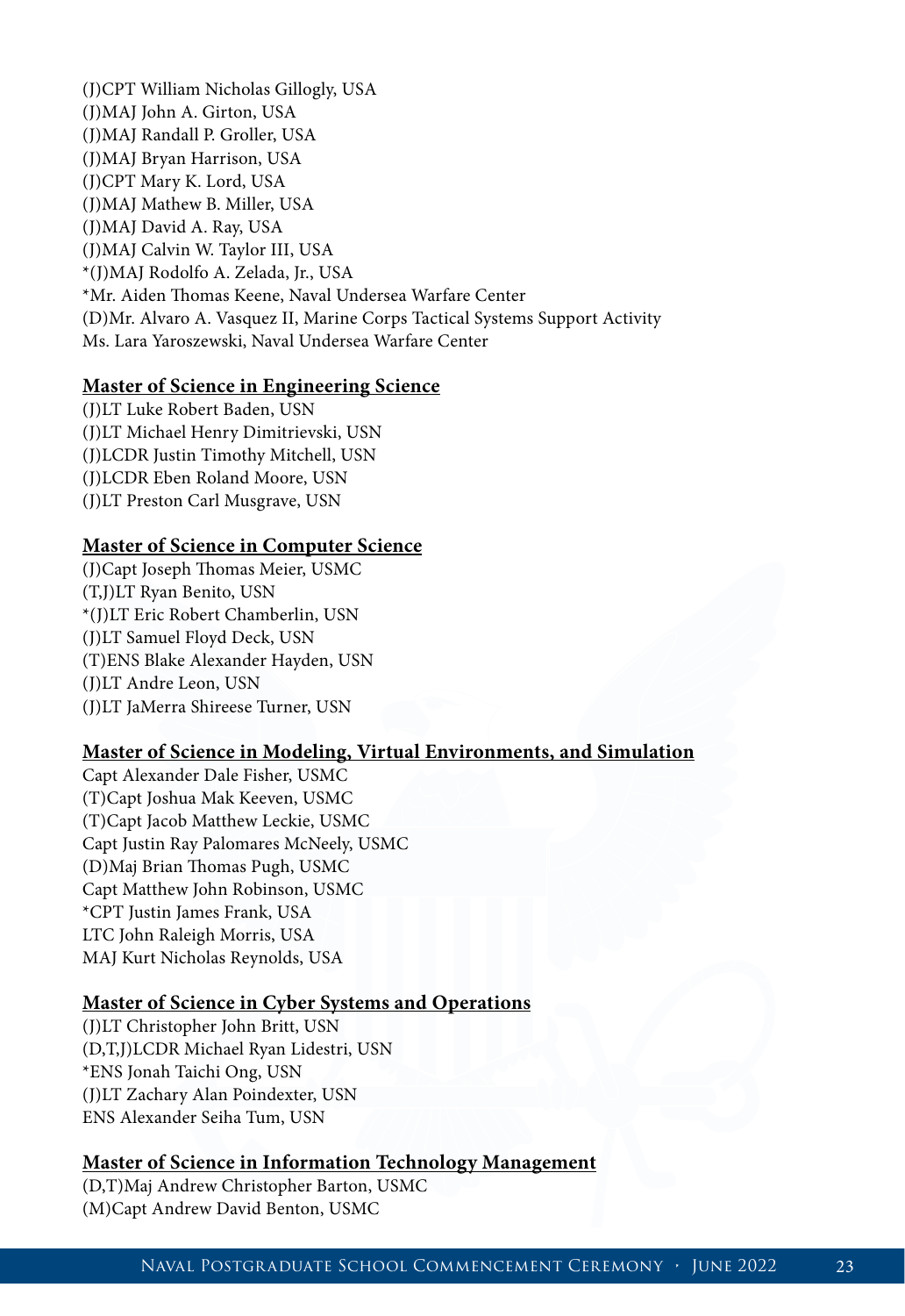(T)Maj Joel Michael Chuprevich, USMC (D)Capt Steven Michael Ellington, USMC Capt James Alexander Hughes, USMC Maj John Marshall Turner, Jr., USSF

# **Master of Science in Technology (Command, Control, and Communications**

(M)Capt Andrew David Benton, USMC

# **Master of Science in Network Operations and Technology**

(J)LCDR Brian Joseph Caplan, USN LT Roberto Jesus Collazo, USN \*(T,J)LT Russhell Tasheba Evans, USN (D)LTJG Bjoern Leo Gunnvall Ekstorm, Swedish Navy (J)LT Mario Alec Medina, USN (J)LT Luuthuy Khanh Quan, USN (J)LCDR Amanda Kathryn Schuck, USN (J)LT Nicole Marie Simila, USN (J)LT William Edward Tooman, USN (J)LT Ross William Vollstedt, USN

# **Master of Science in Information Warfare Systems Engineering**

Capt Henry Woods Dewing, Jr., USMC (J)Maj Brett Hanley Disher, USMC Capt Andre Ethan Esquibel, USMC (J)Maj Jeremy Waller Glass, USMC Capt Sean Michael Mulligan, USMC (D,J)Maj Daniel James Paton, USMC Capt Christian Michael Thiessen, USMC

# **Master of Science in Applied Cyber Operations**

(D,T)PO1 Eric Robert Bergen, USN

# **Masters of Science in Applied Design for Innovation**

Capt Benjamin T. Cohen, USMC Capt Christian M. Thiessen, USMC CW3 Robert C. Larsen, USA (J)LCDR Michael J. Hicks, USN (J)LTJG Christopher T. Mears, USN (J)LCDR Morggan P. O'neill, USN Maj Jonathan D. Pryor, USAF \*MSgt John C. Stoodley, USAF

# **Master of Science in Defense Analysis**

MAJ Nico Zoontjens, Netherlands Marine Corps MAJ Stian Goeransson, Norwegian Army COL Ernest John C. Jadloc, Philippine Army (D)Maj John D. Bowman, USAF \*(J)Maj Randy S. Buckley, USAF SMSgt Ryan R. Gossen, USAF (T,J)Maj Nicholas S. Underwood, USAF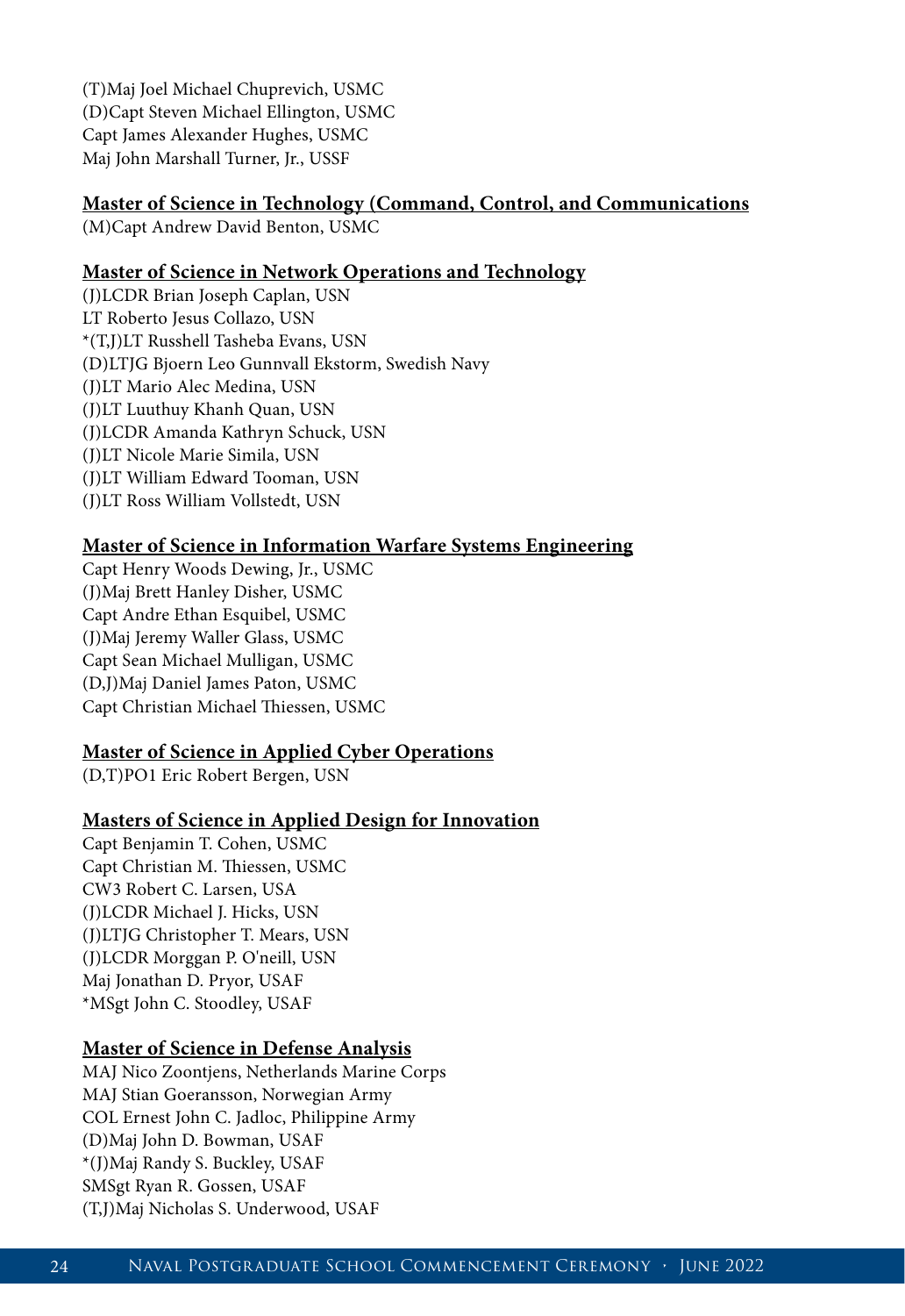## **Master of Science in Information Strategy and Political Warfare**

\*MAJ Alexander R. Wingate, USA (J)Maj Daniel J. Paton, USMC LTC Ahmed Mujuthaba Mohamed, Maldives Coast Guard

#### **Master of Science in Human Systems Integration**

LCDR James S. Reily, USCG

### **Masters in Human Systems Integration**

Maj Joshua W. Sedlock, USMC

#### **Master of Science in Applied Science (Operations Research)**

LT Ryan P. Bailey, USN ENS Ashley Boddiford, USN ENS Christina K. Domanowski, USN

#### **Master of Science in Operations Research**

MAJ Garrett J. Johnson, USA (D,J)Capt Aaron W. Barlow, USMC (D)Capt Caleb G. Crispell, USMC (D)Maj Zacharias G. Dentes, USMC Capt Tyler R. Goble, USMC Maj Andrew M. Mirsch, USMC (T)Maj Patrick J. Moecher, USMC Capt Codi A. Mullen, USMC (T)Maj Steven M. Warner, USMC (T)LtCol James D. Whitlow, USMC Capt David D. Won, USMC (D,T,M)Capt Timothy T. Zebrowski, USMC (D,T)MAJ William B. Brown, USA (J)MAJ Oleg Green, USA CPT Ryan C. Herrmann, USA CPT Tate G. Husemann, USA MAJ Trevor Klemin, USA LCDR Timothy S. Trask, USN Capt Chad J. Minnick, USAF

#### **Master of Business Administration, Acquisition & Contract Management**

(J)LCDR Francisco J. Degollado, USN LTC Jamiah A. Edwards, USA LCDR Madeleine Fuentes, USN \*(J)LCDR Jami M. Garrett, USN \*(J)LCDR Joshua Richard Hart, USN (J)LCDR Jonathan Andrew Herrick, USN \*LCDR Amy R. Hutchings, USN \*LCDR Christina A. Sullivan, USN \*(J)LCDR Maria Elizabeth Warner, USN (D)CPT Ilias Papapostolou, Hellenic Army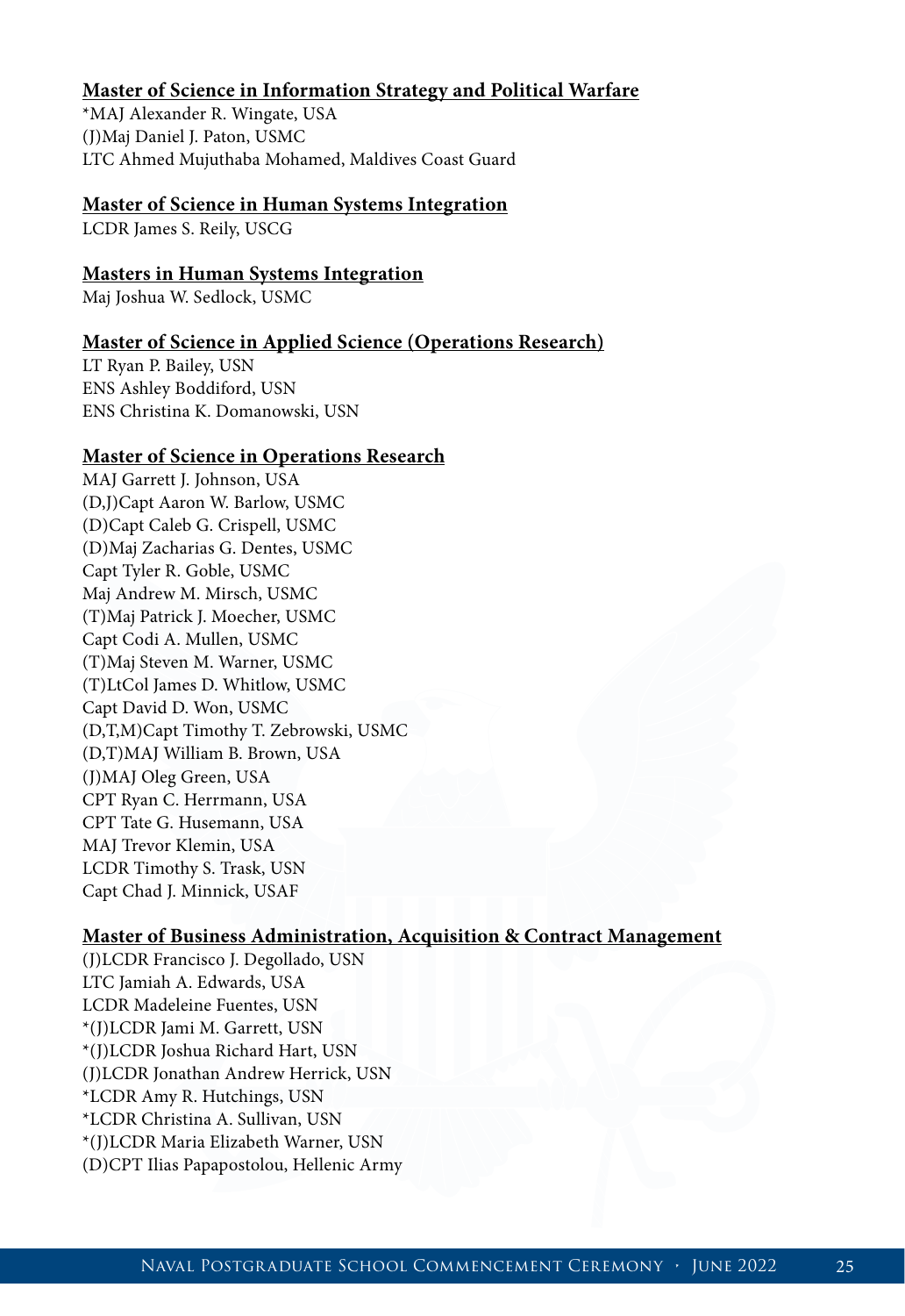## **Master of Business Administration, Systems Acquisition Management**

\*LTC Hafiz Kashif Rashid, Pakistan Army

## **Master of Science in Management, Defense System Analysis**

\*Capt Benjamin T. Cohen, USMC Maj Martin O. Thomas, USMC

## **Master of Business Administration, Supply Chain Management**

\*(J)LCDR Branden J. Albrecht, USN \*LCDR Ryan James Cahill, USN (J)LCDR Bryan H. Ortiz, USN LT Jacob Murphy Skipper, USN (J)LCDR Elliot J. Torres Rivera, USN (D)LCDR Hayato Kakiuchi, Japan Maritime Self Defense Force LCDR Sohaib Leghari, Pakistan Navy LCDR Edwin Julao Liwanagan, Philippine Navy

## **Master of Business Administration, Materiel Logistics Support Management**

Maj Daniel Gonzalez, USMC (J)LT Raphael H. Erie, USN

# **Master of Business Administration in Logistics Information Technology**

(D)Capt Steven Michael Ellington, USMC Capt James Alexander Hughes, USMC Maj John Marshall Turner, Jr., USSF

#### **Master of Business Administration, Financial Management**

(J)LCDR David Luis Aguilar, USN (J)LCDR Omotayo Akinsuyi, USN (J)LT Myisha A. Bryan, USN \*(J)LCDR Michael A. Curtis, USN (J)LCDR David A. Dyal III, USN \*(D,J)LCDR Brett Robert Jacobs, USN \*LCDR Dartanyon Recardo King, USN (J)LT Daniel R. Marriott, USN (D)ENS Daniel Francis Moran, USN (D,J)CDR Austin Ordway, USN (J)LT Shawn Dale Reed, USN \*(J)LCDR Gamalier Riverafontan, USN (D,J)LCDR John Anthony Sison, USN LT Evin Christopher Smith, USN (J)LT James M. Snead, USN LT Derek James Vogel, USN (J)LT Ryan J. Wickham, USN LTC Kashif Kamal, Pakistan Air Force

# **Master of Science in Management Manpower Systems Analysis**

CDR Anas A. Almohsen, Royal Saudi Naval Forces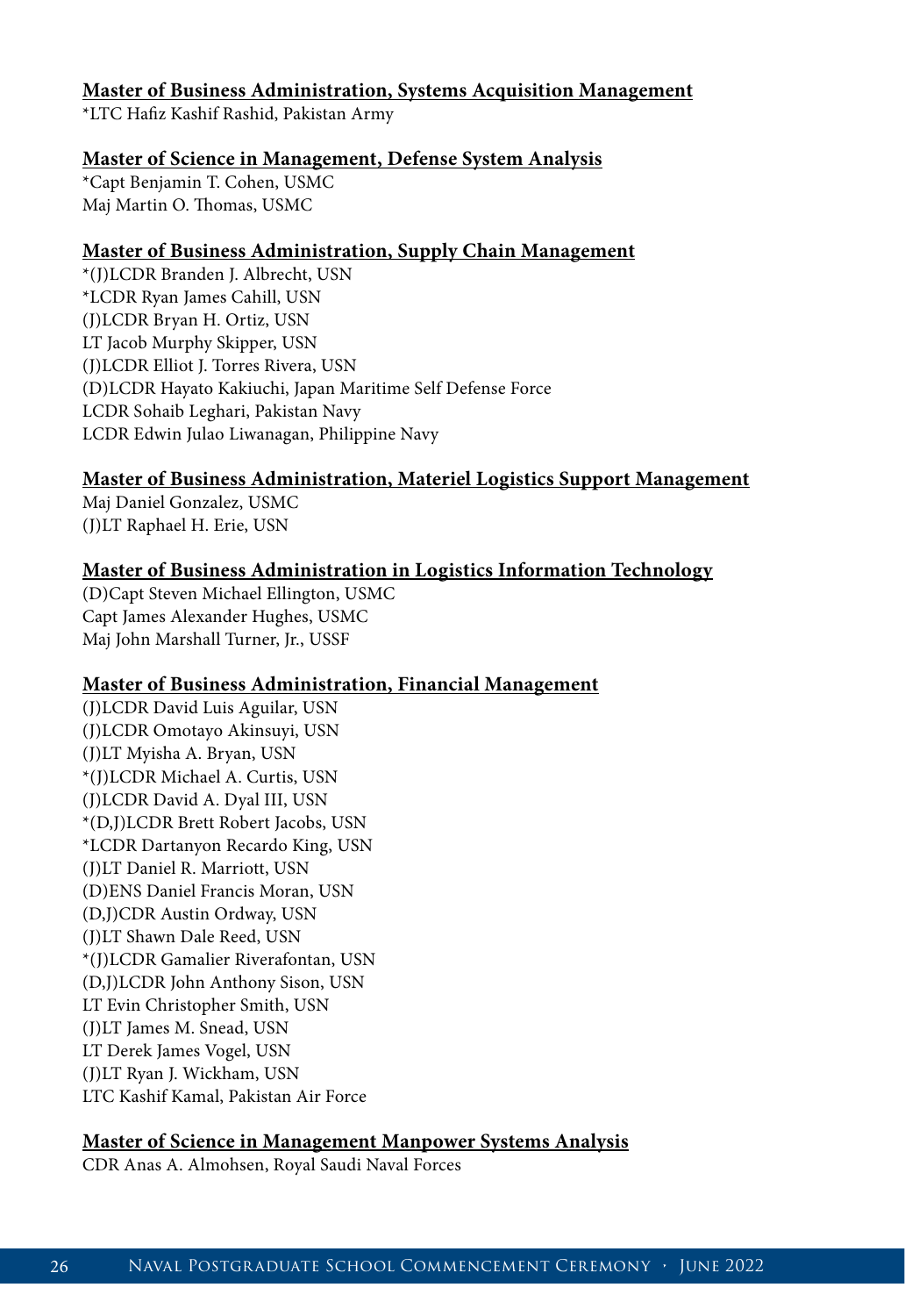### **Master of Science in Contract Management**

Maj Charmayne Hall, USMC \*Maj Elizabeth St. Peter, USMC LtCol Pamela Nicole Unger, USMC LT Rizwan Balgrami, USN \*LCDR Alioune S. Diop, USN \*LTJG Izah Mercy Lama, USN Ms. Ezioma Susan Aihe, Defense Contract Management Agency \*Ms. Brooke Ballenger, Department of the Navy \*Mr. Bryan F. Boardway, US Space Force \*Mr. Brian Allen Carpenter, Department of the Navy \*Mr. Zachary Harrison Cooper, Department of the Navy \*Ms. Demi Degarmo, Department of the Navy Ms. Sonji Ann Epps, Department of the Army \*Ms. Jenna Highfill, Department of the Air Force Ms. Shawna M. Jones, Defense Contract Management Agency Ms. Pamela A. Kowal-Swartout, Department of the Navy \*(D)Ms. Kim Lowry, Department of the Air Force \*Ms. Melissa Anne Droeske, Department of the Navy \*Mr. Ramnarine Mahadeo, Department of the Navy Ms. April M. Miller, US Space Force Mr. Joey Lee Miller, Forward Deployed Regional Maintenance Center Ms. Geneva Oakes, Naval Surface Warfare Center, Dahlgren Division \*(D)Ms. Shelby Ramirez, Department of the Air Force \*Ms. Colleen Reilly, Department of the Navy Mr. David Roden, Naval Information Warfare Center Pacific Mr. Edward K. Ruffing, Defense Contract Management Agency \*Mr. James Steff, Air Force Installation Contracting Center Ms. Allison Strong, Naval Surface Warfare Center, Dahlgren Division Mr. Ayodele Gindeson Eugene Warburton, Defense Logistics Agency Ms. Susan Wright, Department of the Air Force

#### **Master of Science in Program Management**

(D)Maj Jordan Pierce, USMC \*Maj Sean A. Cunningham, USMC \*LCDR Gabril Duran, USN \*LT Benjamin Robert Field, USN \*(D)CDR Joshua Hattery, USN \*LCDR Daniel G. Kern, USN \*LCDR Thompson Kunz, USN \*CDR Blake Lyon, USN \*(D)LCDR Adam Ryan Pawlak, USN \*LT Justin Pratt, USN \*LT Jennifer Marie Sullivan, USN \*LCDR David Zieroth, USN \*CWO2 Wayne Westfall, USN \*Mr. Raymond Belko, Department of the Navy \*Ms. Allison A. Calabria, Naval Surface Warfare Center, Philadelphia Division \*(D)Mr. Anthony Cirone, Department of the Navy \*Mr. Daniel James Flanigan, Naval Surface Warfare Center, Philadelphia Division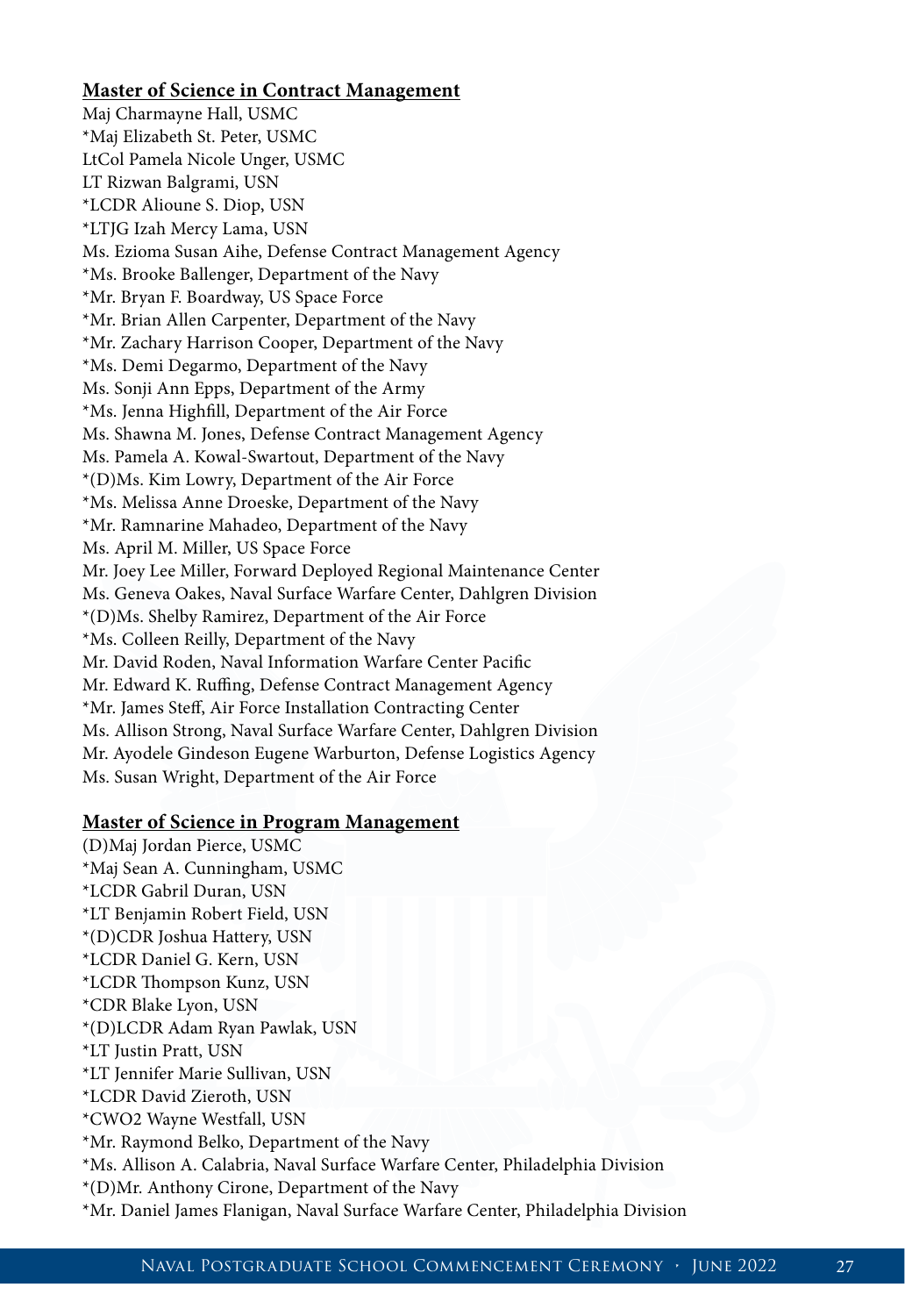\*(D)Ms. Nancy Glaeser, Department of the Navy

\*Mr. Justin Hughes, Department of the Navy

\*Mr. Richard T. Jones, Jr., Department of the Navy

\*Mr. Christopher M. Kadlec, Naval Surface Warfare Center, Philadelphia Division

\*Mr. Sean Lamplugh, Naval Surface Warfare Center, Philadelphia Division

(D)Mr. Alan N. Leung, Air Force Space Command